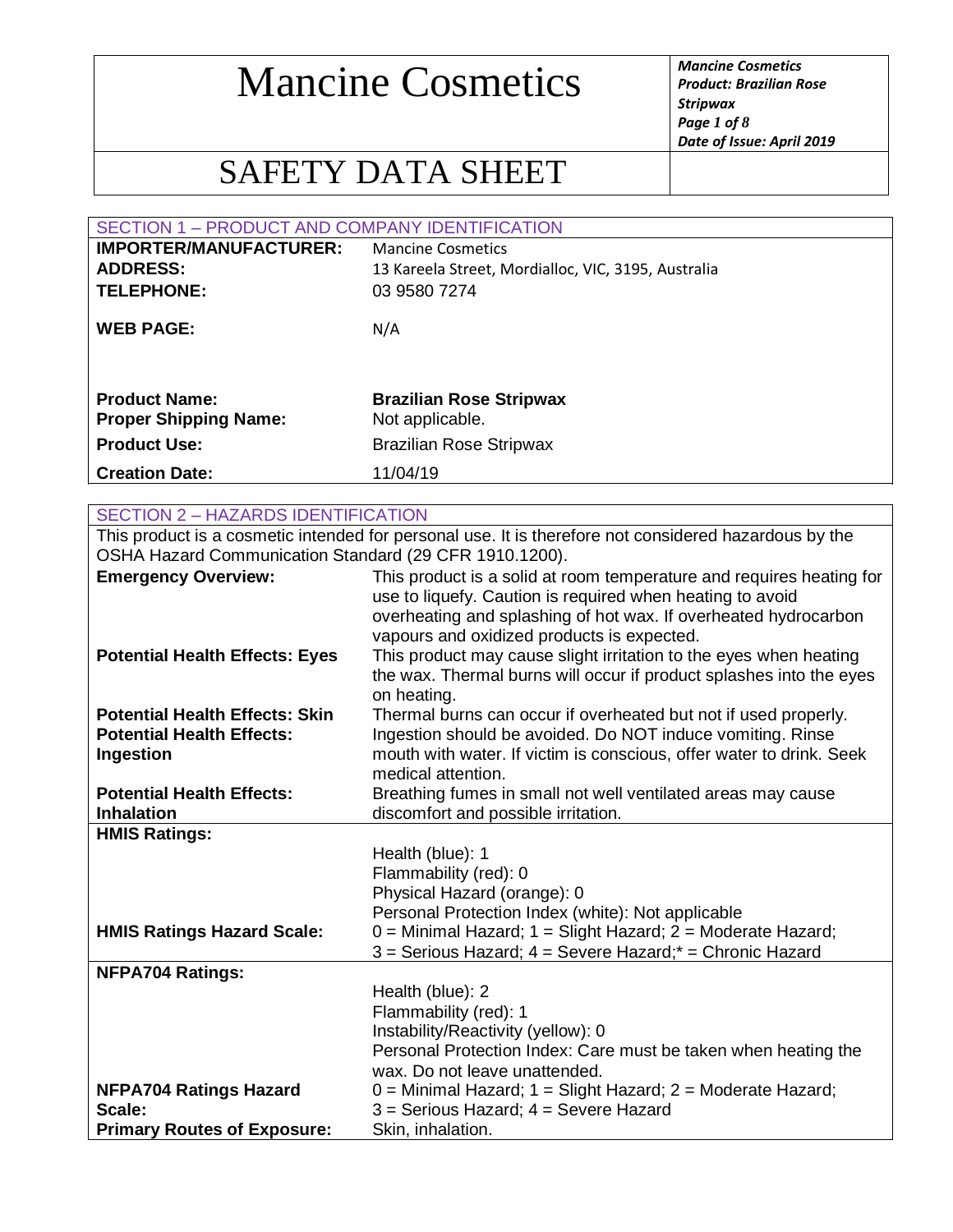*Product: Brazilian Rose Stripwax Page 2 of 8 Date of Issue: April 2019*

### SAFETY DATA SHEET

**Potential Environmental** 

Do not dispose of directly into waterways.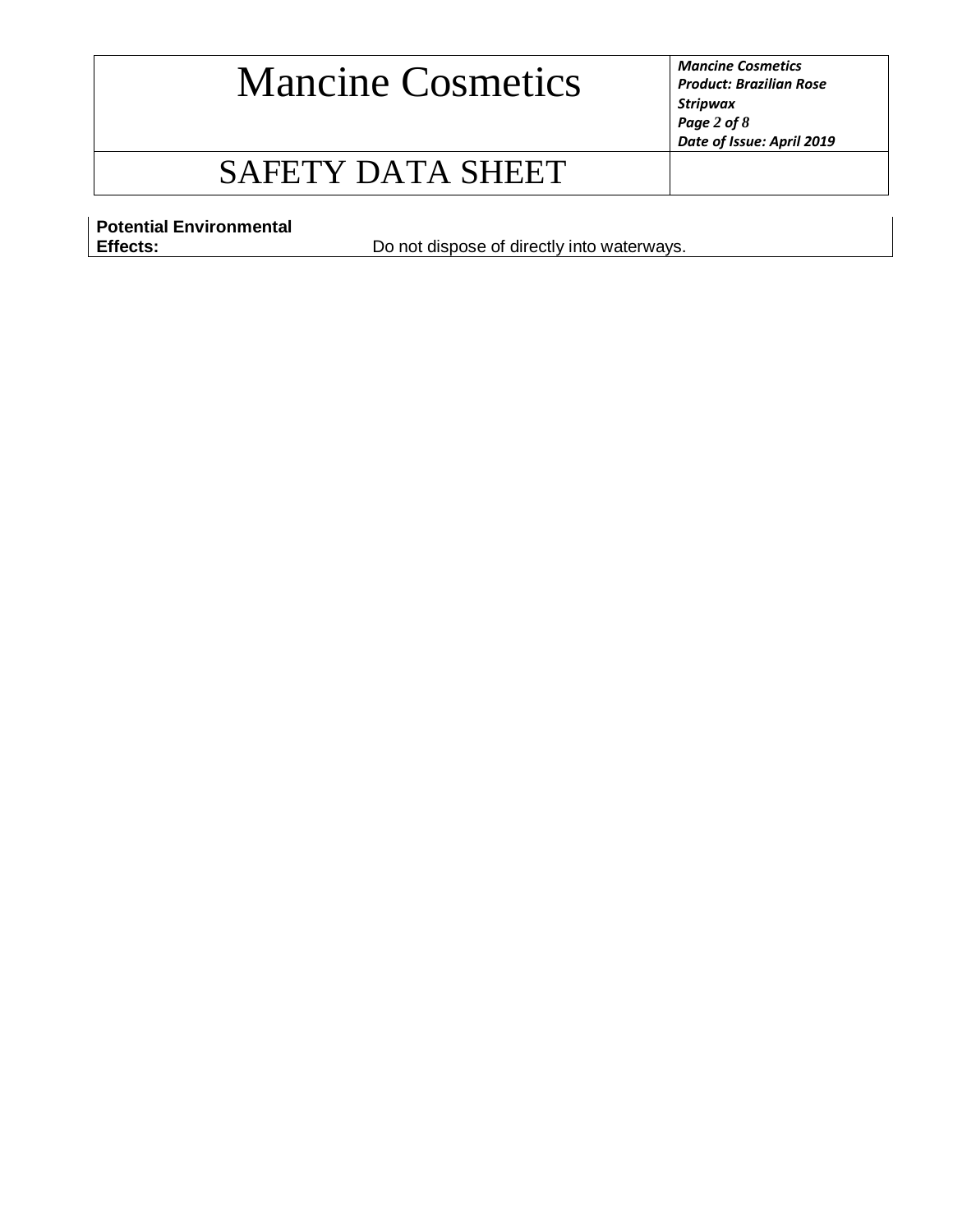*Product: Brazilian Rose Stripwax Page 3 of 8 Date of Issue: April 2019*

## SAFETY DATA SHEET

|                                                            | SECTION 3 - COMPOSITION/INFORMATION ON INGREDIENTS                                                                                                                 |                    |
|------------------------------------------------------------|--------------------------------------------------------------------------------------------------------------------------------------------------------------------|--------------------|
| <b>Information on Non-</b><br><b>Hazardous Components:</b> | This product is a cosmetic intended for personal use. It is therefore not<br>considered hazardous by the OSHA Hazard Communication Standard<br>(29 CFR 1910.1200). |                    |
| Ingredients:                                               | <b>CAS Number:</b>                                                                                                                                                 | <b>Proportion:</b> |
| <b>Ricinus Communis Seed Oil</b>                           | 8001-79-4                                                                                                                                                          | Proprietary        |
| Paraffin                                                   | 8002-74-2                                                                                                                                                          | Proprietary        |
| Glyceryl Rosinate                                          | 8050-31-5                                                                                                                                                          | 50-70%             |
| <b>Titanium Dioxide</b>                                    | 13463-67-7                                                                                                                                                         | Proprietary        |
| CI 15850                                                   | 5858-81-1                                                                                                                                                          | $< 0.1\%$          |
| Parfum                                                     | N/A                                                                                                                                                                | Proprietary        |
| <b>Total</b>                                               |                                                                                                                                                                    | 100% w/w           |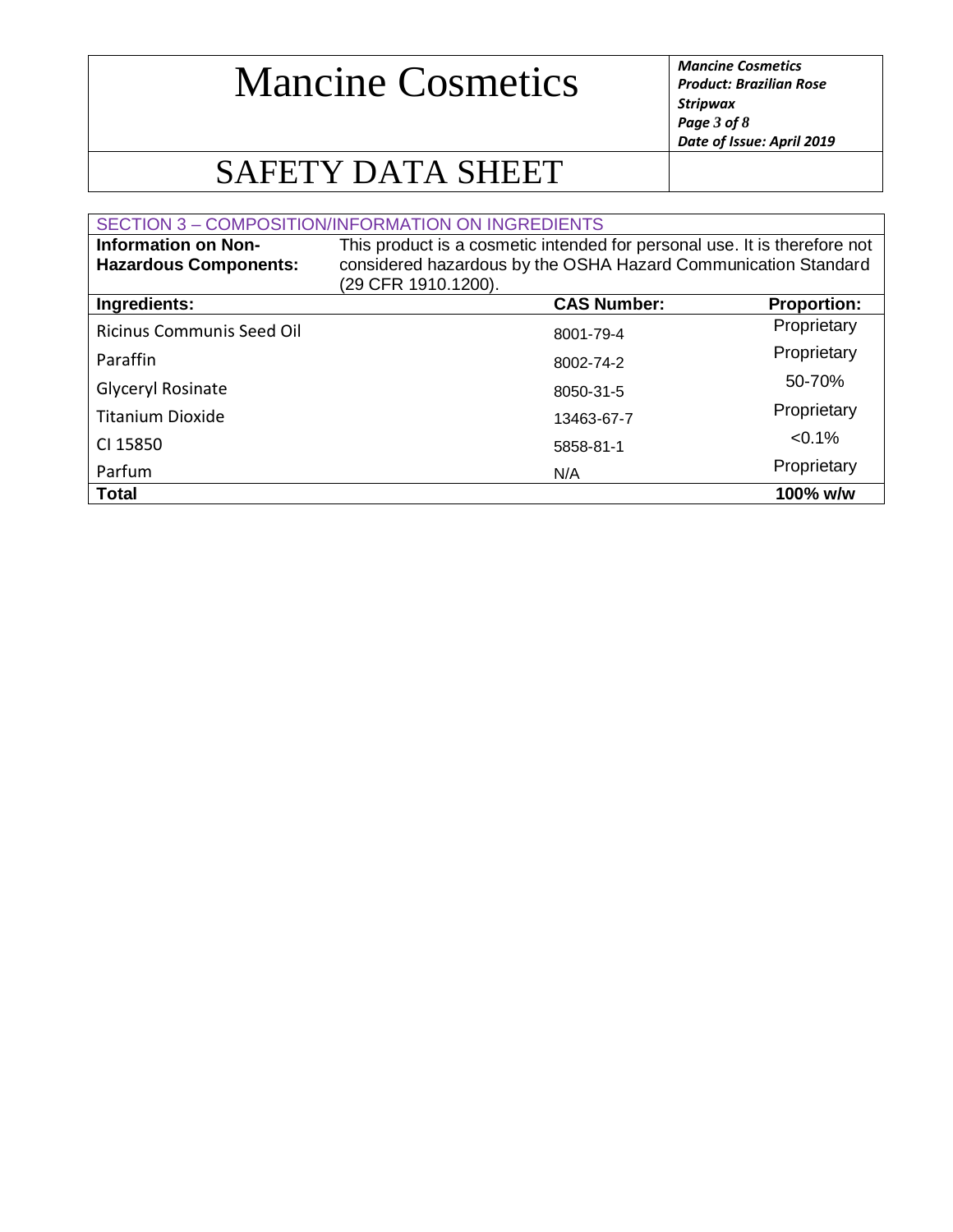*Product: Brazilian Rose Stripwax Page 4 of 8 Date of Issue: April 2019*

## SAFETY DATA SHEET

SECTION 4 – FIRST AID MEASURES **First Aid Facilities Required:** Eye wash fountains and a general washing facility should be easily accessible in the immediate work area as well as protective clothing and correct training for using this wax. **Inhalation:** Remove to a well ventilated area. **Skin contact:** If burns occur, flush with water and seek emergency aid. **Eye contact:** Flush thoroughly with water. If irritation develops seek medical attention. **Ingestion (Swallowed):** Avoid ingestion as with all cosmetic products. Do NOT induce vomiting. Rinse mouth with water. If victim is conscious, offer water to drink. Seek medical attention. Advice to Doctor: No specific antidote. Treat symptomatically.

| <b>SECTION 5 - FIRE FIGHTING MEASURES</b> |                                                                   |  |
|-------------------------------------------|-------------------------------------------------------------------|--|
| <b>Flammable Properties:</b>              | Will support a flame above flash point temperature.               |  |
| <b>Fire Hazards:</b>                      | Produces Carbon Monoxide and Carbon Dioxide on burning.           |  |
| <b>Flash Point:</b>                       | $>150^{\circ}$ C                                                  |  |
| <b>NFPA704 Ratings:</b>                   |                                                                   |  |
|                                           | Health (blue): 1                                                  |  |
|                                           | Flammability (red): 0                                             |  |
|                                           | Instability/Reactivity (yellow): 0                                |  |
|                                           | Personal Protection Index (white): Not applicable                 |  |
| <b>NFPA704 Ratings Hazard</b>             | $0 =$ Minimal Hazard; $1 =$ Slight Hazard; $2 =$ Moderate Hazard; |  |
| Scale:                                    | $3$ = Serious Hazard; $4$ = Severe Hazard                         |  |
| <b>Suitable Extinguishing Media:</b>      | Dry chemical, foam, carbon dioxide, do not use direct water.      |  |
| <b>Products of Combustion:</b>            | Thermal degradation through combustion may produce oxides of      |  |
|                                           | carbon and/or other toxic gases.                                  |  |
| <b>Protection of Firefighters:</b>        | No special equipment requirements.                                |  |

| <b>SECTION 6 - ACCIDENTAL RELEASE MEASURES</b> |                                                                                                                                                                                                                                               |
|------------------------------------------------|-----------------------------------------------------------------------------------------------------------------------------------------------------------------------------------------------------------------------------------------------|
| Spills:                                        |                                                                                                                                                                                                                                               |
| <b>Personal Precautions:</b>                   | In case of spill, avoid slip hazard. Avoid contact with eyes.                                                                                                                                                                                 |
| <b>Environmental Precautions:</b>              | Do not dispose of into waterways.                                                                                                                                                                                                             |
| <b>Methods for Containment:</b>                | Spilt material should be absorbed into dry, inert material (e.g. sand,<br>vermiculite etc.), which then can be put into appropriately labelled<br>drums to dispose of according to country regulation. If molten wait<br>to cool and thicken. |
| <b>Methods for Clean-Up:</b>                   | The wasted material can be disposed of by an approved agent<br>according to local conditions. Treat as combustible waste. Do not<br>flush into waterways.                                                                                     |
| <b>Other information:</b>                      | Material may retain adhesive properties. Treat as thermoplastic.                                                                                                                                                                              |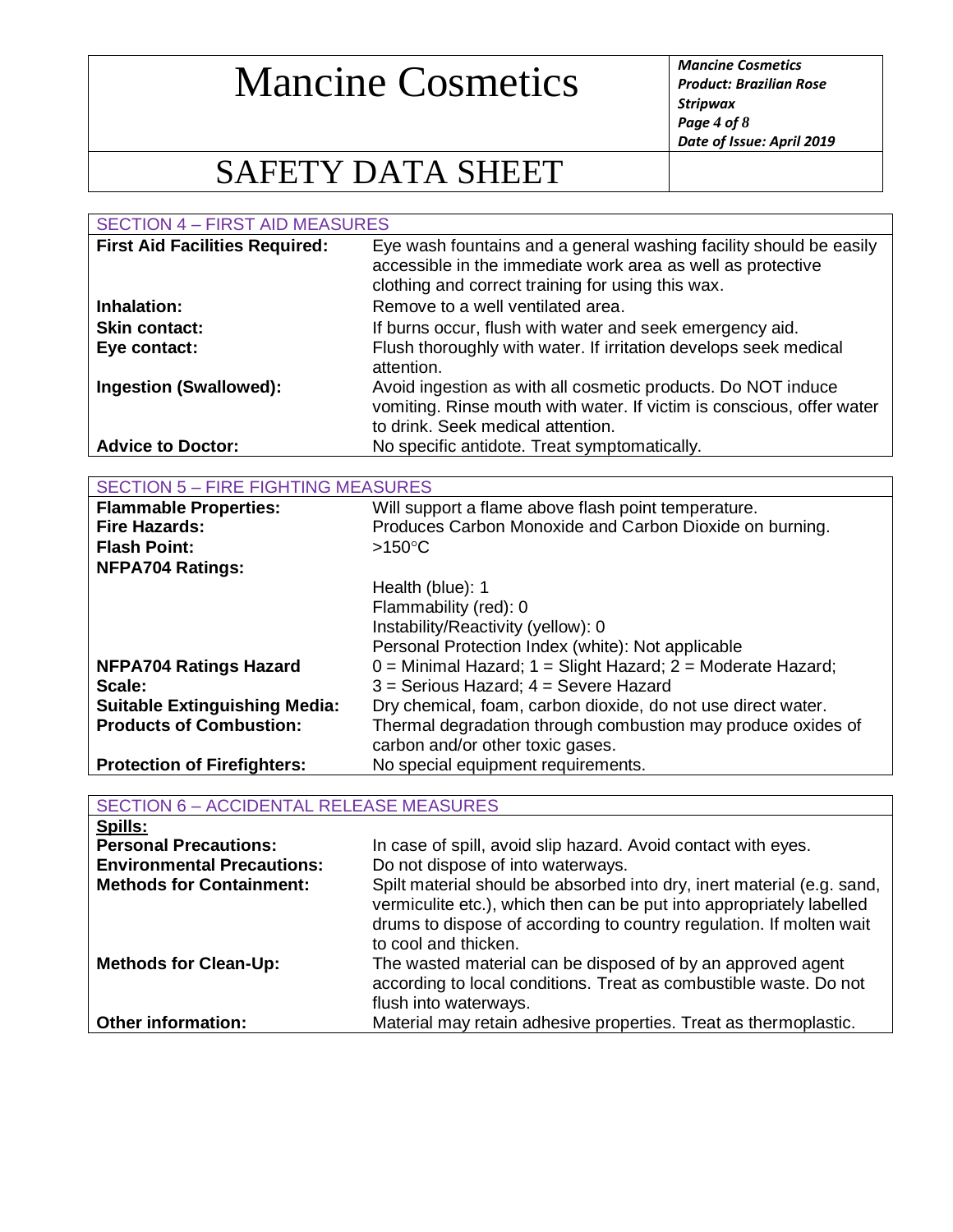*Product: Brazilian Rose Stripwax Page 5 of 8 Date of Issue: April 2019*

### SAFETY DATA SHEET

| SECTION 7 - HANDLING AND STORAGE |                                                              |
|----------------------------------|--------------------------------------------------------------|
| Handling:                        | Store in original container. Protect from excessive heat.    |
| Storage:                         | Avoid excessive heat or freezing. Store in a cool, dry area. |
| <b>Flammability:</b>             | Keep away from sources of ignition.                          |

#### SECTION 8 – EXPOSURE CONTROLS/PERSONAL PROTECTION

| <b>Exposure Guidelines:</b>  |                                                                 |
|------------------------------|-----------------------------------------------------------------|
| <b>General Product</b>       |                                                                 |
| Information:                 |                                                                 |
| <b>Exposure Limits:</b>      | <b>OSHA/EPA Occupational Chemical Database Exposure Limits:</b> |
|                              | Permissible Exposure Limit - Time-weighted Average (PEL-        |
|                              | TWA): None established for product.                             |
|                              | TLV/TWA 2mg/m3 for wax; TLV/TWA 5mg/m3 for oil mist             |
|                              | <b>Recommended Exposure Limits:</b>                             |
|                              | Recommended Exposure Limit - Time-weighted Average (REL         |
|                              | <b>TWA):</b> None established for product.                      |
| <b>Engineering Controls:</b> | None required.                                                  |
| <b>Personal Protection:</b>  | General: Obey reasonable safety precautions and practice good   |
|                              | housekeeping. Thermal gloves are recommended and safety         |
|                              | glasses.                                                        |
|                              | Respiratory protective equipment: None required.                |
|                              | Eye/face protection: Avoid eye contact. Safety glasses          |
|                              | Hand protection: Thermal gloves.                                |
|                              | Clothing: None required.                                        |

SECTION 9 – PHYSICAL AND CHEMICAL PROPERTIES

| <b>Physical Description/</b>    |                           |
|---------------------------------|---------------------------|
| <b>Properties:</b>              |                           |
| Appearance:                     | Solid at room temperature |
| Odour:                          | Apparent                  |
| pH:                             | N/A                       |
| <b>Freezing/ Melting Point:</b> | Not available.            |
| <b>Boiling Point/ Range:</b>    | $>200^{\circ}$ C          |
| <b>Flashpoint:</b>              | $>150^{\circ}$ C          |
| <b>Evaporation Rate:</b>        | Not available.            |
| <b>Flammability Limits:</b>     | Not available.            |
| <b>Ignition Temperature:</b>    | Not available.            |
| <b>Vapour Pressure:</b>         | Not available.            |
| <b>Vapour Density:</b>          | Not available.            |
| Specific Gravity @ 68°F         | 0.90                      |
| $(20^{\circ}C)$ :               |                           |
| <b>Solubility in Water:</b>     | insoluble                 |
| <b>Other Properties:</b>        |                           |
| <b>Viscosity:</b>               | Not available.            |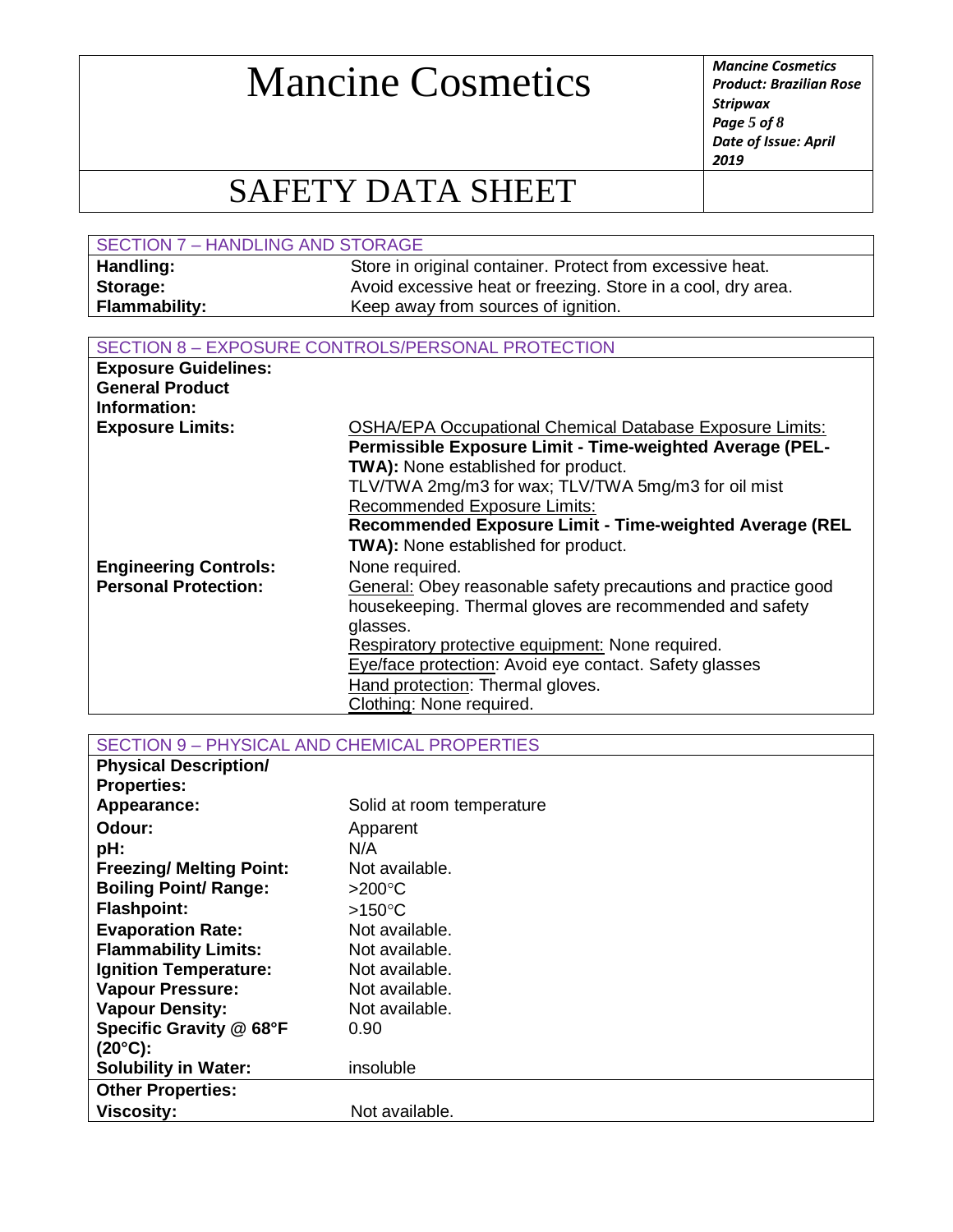*Product: Brazilian Rose Stripwax Page 6 of 8 Date of Issue: April 2019*

## SAFETY DATA SHEET

#### SECTION 10 – STABILITY AND REACTIVITY

| <b>Chemical Stability:</b>      | Stable under normal conditions.                              |
|---------------------------------|--------------------------------------------------------------|
| <b>Conditions to Avoid:</b>     | Excess heat, sparks and flames                               |
| <b>Incompatible Materials:</b>  | Strong oxidizing agents and strong alkalis                   |
| <b>Hazardous Decomposition</b>  | Thermal degradation through combustion may produce oxides of |
| <b>Products:</b>                | carbon and/or other toxic gases when burned.                 |
| <b>Possibility of Hazardous</b> | Combustion if burned.                                        |
| <b>Reactions:</b>               |                                                              |

#### SECTION 11 – TOXICOLOGICAL INFORMATION

| <b>Acute Effects:</b>                        |                                                                     |
|----------------------------------------------|---------------------------------------------------------------------|
| <b>General Product</b>                       | Not available.                                                      |
| Information:                                 |                                                                     |
| <b>Oral Toxicity Data LD<sub>50</sub>:</b>   | Not available.                                                      |
| <b>Dermal Toxicity Data LD<sub>50</sub>:</b> | Not available.                                                      |
| Inhalation:                                  | Not available.                                                      |
| <b>Eye Irritation:</b>                       | On basis of ingredients: Contact with product expected to be a      |
|                                              | minor eye irritant.                                                 |
| <b>Skin Irritation:</b>                      | May be a slight skin irritant. Patch test first.                    |
| Sensitization:                               | Not expected to cause skin or respiratory sensitization. Some users |
|                                              | may be sensitive. Patch test first.                                 |
| <b>Chronic Effects:</b>                      |                                                                     |
| <b>Carcinogenicity:</b>                      | Not expected to cause carcinogenicity. Not listed by IARC, NIOSH,   |
|                                              | NTP OR OSHA.                                                        |
| <b>Mutagenicity:</b>                         | Not expected to cause mutagenicity.                                 |
| <b>Reproductive Effects:</b>                 | No data.                                                            |
| <b>Developmental Effects:</b>                | No data.                                                            |

| <b>SECTION 12 - ECOLOGICAL INFORMATION</b> |                           |
|--------------------------------------------|---------------------------|
| <b>Ecotoxicity:</b>                        | No information available. |
| <b>Persistence/Degradability:</b>          | No information available. |
| Bioaccumulation/                           | No information available. |
| <b>Accumulation:</b>                       |                           |
| <b>Mobility in Environment:</b>            | No information available. |

| <b>SECTION 13 - DISPOSAL CONSIDERATIONS</b> |                                                                   |
|---------------------------------------------|-------------------------------------------------------------------|
| <b>US EPA Waste Number &amp;</b>            |                                                                   |
| <b>Descriptions:</b>                        |                                                                   |
| <b>General Product</b>                      | Do not put down waterways.                                        |
| <b>Information</b>                          |                                                                   |
| <b>Component Waste</b>                      | No EPA Hazardous Waste Numbers are applicable for this product's  |
| <b>Numbers:</b>                             | components.                                                       |
| <b>Disposal Instructions</b>                | Dispose of waste material according to Local, State, Federal, and |
|                                             | Provincial Environmental Regulations.                             |
|                                             |                                                                   |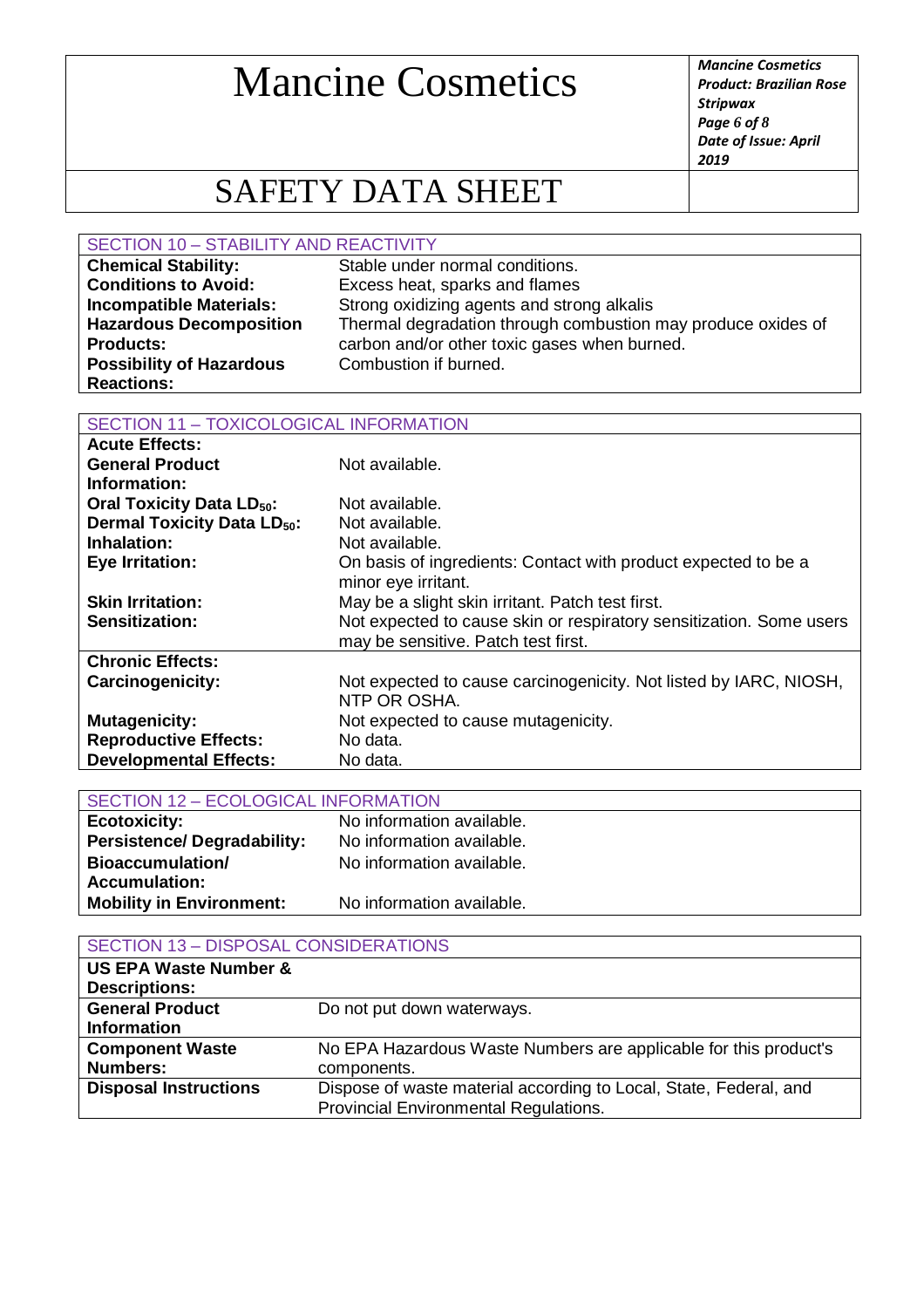*Product: Brazilian Rose Stripwax Page 7 of 8 Date of Issue: April 2019*

## SAFETY DATA SHEET

#### SECTION 14 – TRANSPORT INFORMATION

| Ground:                       | This product is not regulated as a hazardous material |
|-------------------------------|-------------------------------------------------------|
| <b>Identification Number</b>  | Not applicable.                                       |
| (UN Number):                  |                                                       |
| <b>Hazardous Material</b>     | Not applicable.                                       |
| <b>Description and Proper</b> |                                                       |
| <b>Shipping Name:</b>         |                                                       |
| <b>Hazard class or</b>        | Not applicable.                                       |
| Division:                     |                                                       |
| <b>Packing Group:</b>         | Not applicable.                                       |
|                               |                                                       |

| <b>SECTION 15 - REGULATORY INFORMATION</b>                                         |                                                                                                                                                                                                 |  |
|------------------------------------------------------------------------------------|-------------------------------------------------------------------------------------------------------------------------------------------------------------------------------------------------|--|
| <b>US Federal</b><br><b>Regulations:</b><br><b>General Product</b><br>Information: | The product described in this Safety Data Sheet it is classified as non<br>hazardous according to NOHSC. Not classified as dangerous goods<br>according to the Australian Dangerous Goods Code. |  |
| <b>OSHA:</b>                                                                       | Poisons Schedule - not scheduled<br>Not considered hazardous by the OSHA Hazard Communication<br>Standard (29 CFR 1910.1200).                                                                   |  |
| <b>Disposal Instructions</b>                                                       | Dispose of waste material according to Local, State, Federal, and<br>Provincial Environmental Regulations.                                                                                      |  |